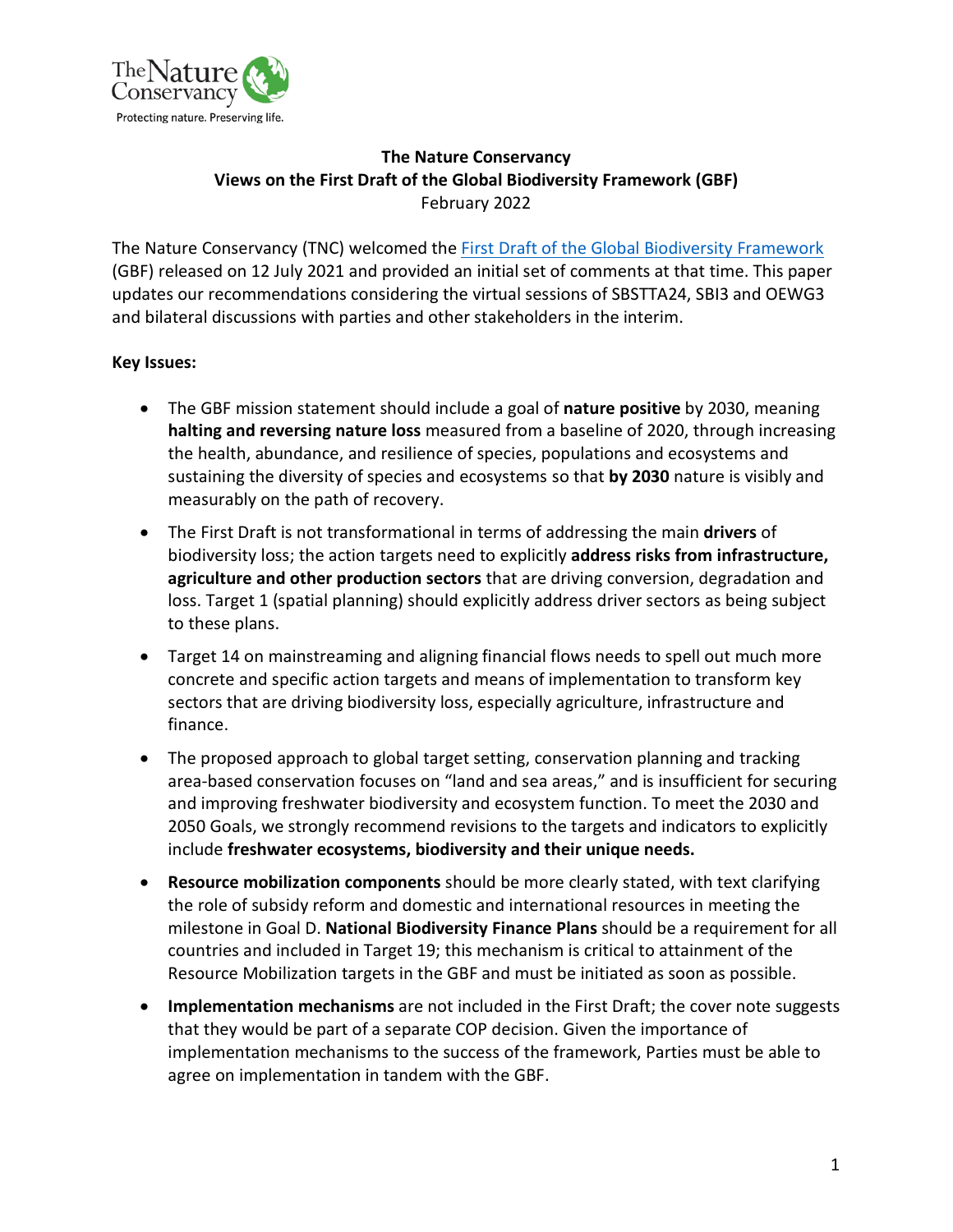

• The **monitoring framework** is still incomplete, and the Headline Indicators draft [\(WG2020-03-03.add1\)](https://www.cbd.int/doc/c/914a/eca3/24ad42235033f031badf61b1/wg2020-03-03-en.pdf) has significant gaps, notably on freshwater/riverine ecosystem components.

# **Section by Section Recommendations Mission**

The GBF should have as its mission to halt and reverse nature loss so that we are **nature positive by 2030.** This mission was illustrated by a figure that was included in the SBSTTA-24 document on scientific and technical information (SBSTTA-24-03-add2. Rev1) and is reproduced in a modified fashion below.

### **Proposed text:**

*To achieve a nature positive world by 2030 by halting and reversing nature loss, for the benefit of the planet and people.*



#### **GOAL A:**

The Goal's proposed "15 per cent increase in the area and integrity of natural ecosystems by 2050" is likely insufficient to achieve the 2050 Vision of living in harmony with nature. We recommend a goal of at least 25 per cent.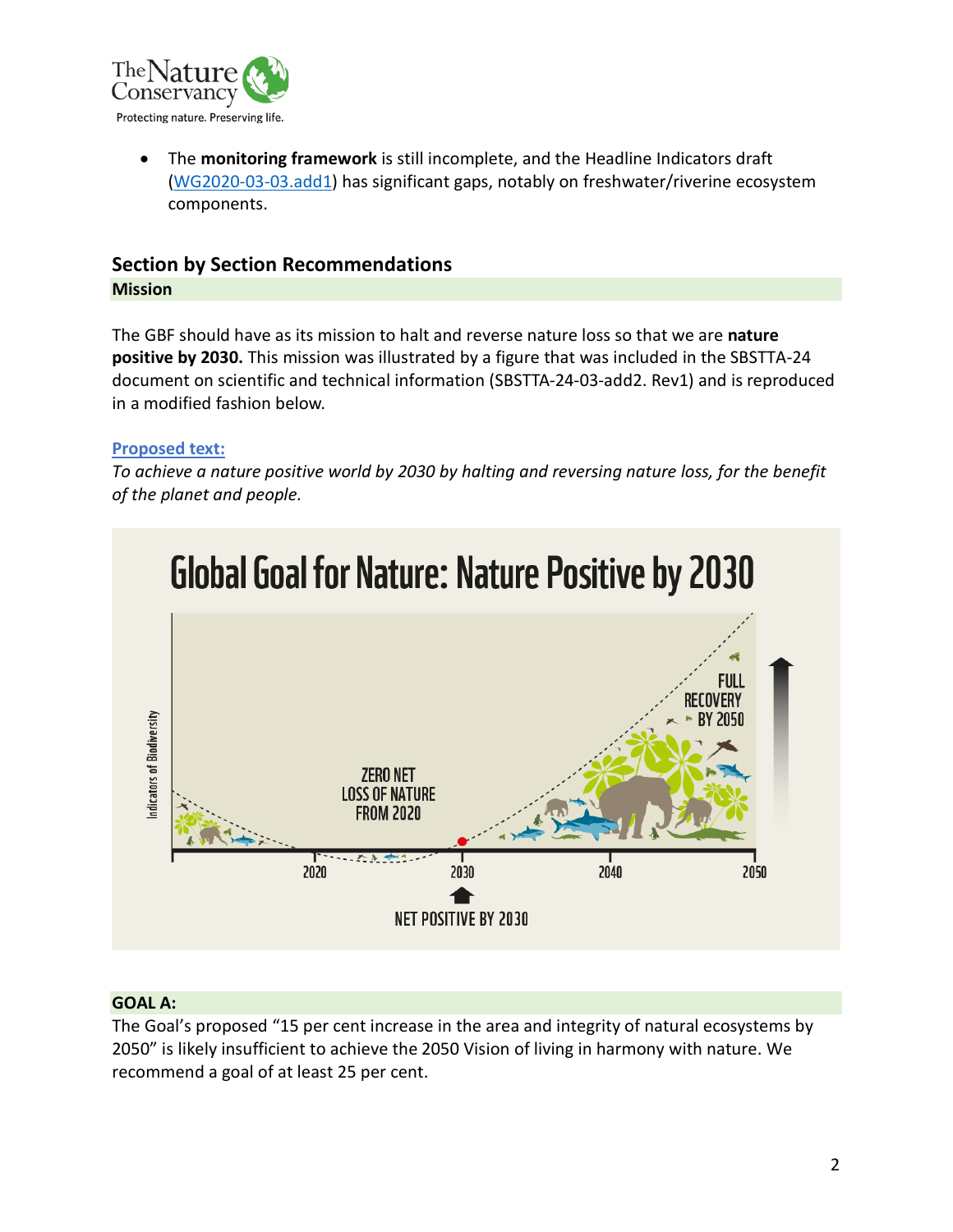

The baseline for Milestone A.1, "Net gain in the area, connectivity and integrity of natural systems" should be correspondingly increased to 10 per cent (by 2030), and a baseline year of 2020 should be established in the text of the milestone.

#### **GOAL B:**

While the goal and milestones are appropriate, they will be difficult to measure and aggregate at different scales. The UN System of Environmental Economic Accounting proposed in the Headline Indicators document (WG2020-03-03-add1) will need to be supplemented by other indicators and methodologies to assess progress toward these milestones.

### **Proposed text:**

*Nature's contributions to people are valued, considered on national accounts, maintained or enhanced through conservation and sustainable use, by adjusting national policies through mainstreaming biodiversity and supporting the global development agenda for the benefit of all*.

#### **GOAL C:**

The restriction of benefit sharing to genetic resources (and associated TK) has not ensured benefits envisaged under the Nagoya Protocol. Goal C should therefore include "associated traditional knowledge" and "derivatives" to ensure ABS is not fundamentally undermined.

#### **Proposed text:**

*The benefits from the utilization of genetic resources, derivatives and associated traditional knowledge, are shared fairly and equitably, with a substantial increase in both monetary and non-monetary benefits shared, including for the conservation and sustainable use of biodiversity.*

Further, the milestones C.1 and C.2 should be revised to reflect two key concerns by IP & LCs:

- Some holders of TK have not come by TK legitimately, e.g., there are some repositories that have not applied FPIC, so the language in both milestones should be oriented specifically toward **IPs and LC's holding such traditional knowledge**.
- The participation of [TK] providers including IPs & LCs should be a given whenever their knowledge is being accessed. The most important non-monetary benefit is in fact not merely their participation, but the *protection, preservation and maintenance of traditional knowledge* in accordance with Article 8(j) of the Convention. This should be through mutually agreed terms and guided by community protocols, based on language in the Nagoya Protocol.

# **Proposal for Milestone C.1**

*The share of monetary benefits received by providers, including indigenous peoples and local communities holding traditional knowledge has increased.*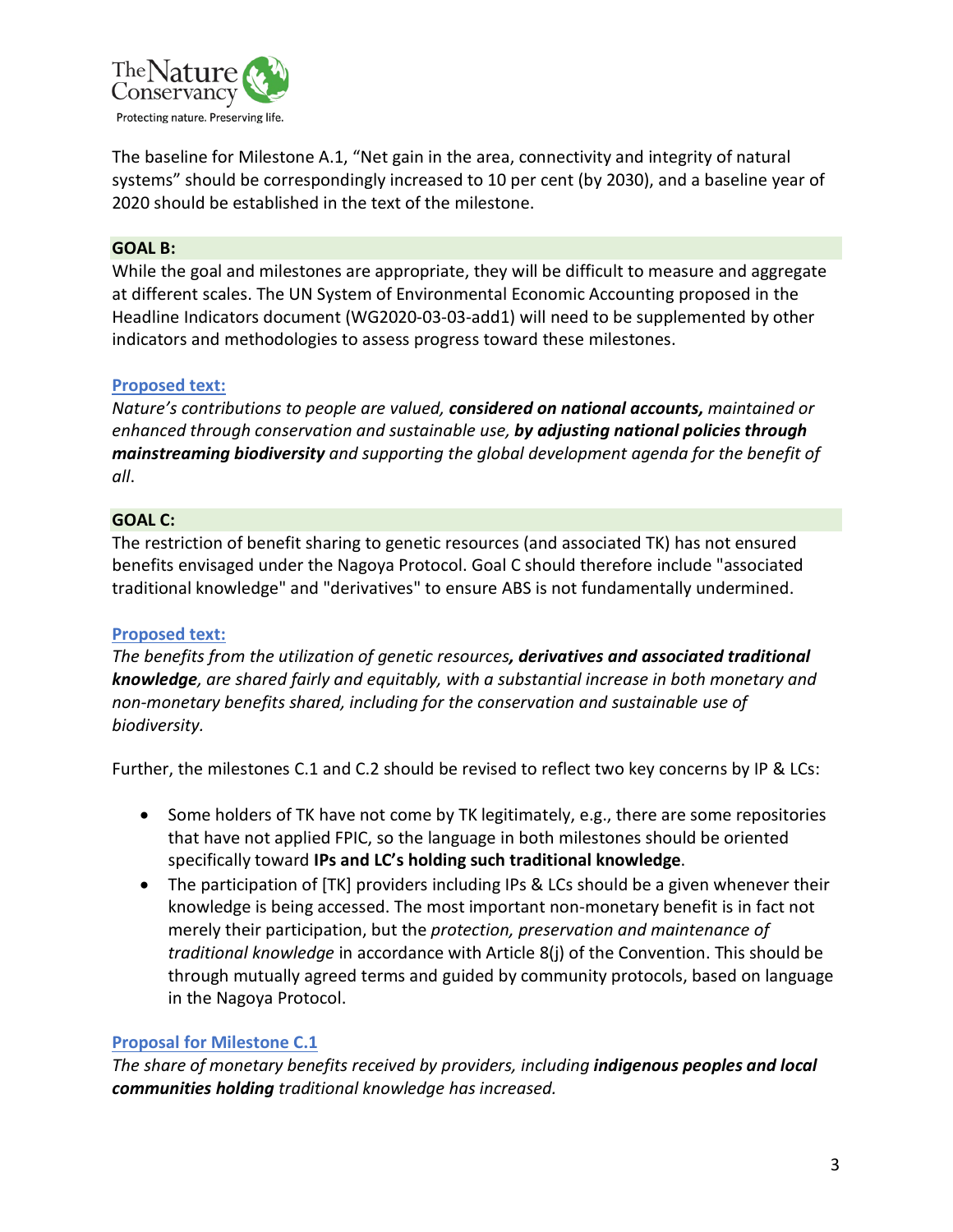

#### **Proposal for Milestone C.2**

*Non-monetary benefits— such as research, development, preservation and maintenance of traditional knowledge—have increased through the participation of indigenous peoples and local communities holding such knowledge, and based on mutually agreed terms and biocultural community protocols.*

#### **GOAL D:**

TNC appreciates that this goal is consistent with the findings and recommendations of our *Financing Nature* report. We welcome framing the goal in terms of closing the \$700 billion annual gap by 2030, thus **requiring actions to both raise new funding as well as reduce or repurpose harmful spending** in multiple sectors, esp. agriculture.

The current milestone D.1 sets a quantitative milestone of closing the \$700B finance gap by 2030. Framing the target for "financing green" in terms of closing the gap by both reducing harmful expenditures and increasing positive flows from all sources is essential.

The Co-Chairs' Reflections paper raises the question of whether the Milestones should remain in the text. We recommend that they remain. However, if the Milestones are removed, then this milestone would need to be reformulated as an umbrella target covering what is now Target 18 on harmful subsidies and Target 19 on new resource mobilization.

The issue of alignment of public and private flows needs to be elevated to the level of the goal or milestone. It is essential that the GBF contain a target or goal on "greening finance" akin to Article 2.1.c of the Paris Agreement. A new milestone could address this:

#### **Proposal for Milestone D.1bis:**

*All public and private financial flows are aligned with the goals of the global biodiversity framework by 2030.* 

#### **Target 1:**

This retains a focus on spatial planning rather than the purpose of the spatial planning; it obfuscates its intent and emphasizes the process, not the outcomes. Spatial planning must be aimed at retaining irreplaceable biodiversity areas, including intact, high-quality habitats and those places which support the persistence of life on earth. Preventing **degradation and** conversion **of these areas and avoiding and mitigating negative impacts** from industries and other drivers of change should be an objective of integrated spatial plans. Only then can Target 1 contribute to Goal A/Milestone A.1.

We also strongly recommend revisions to the target to **explicitly include freshwater ecosystems** and their unique needs**.** The standing assumption that terrestrial planning and protected areas will meet the needs of freshwater biodiversity and ecosystems has been refuted at the global, reg[i](#page-12-0)onal and local scales.<sup>i</sup> For example, in places where terrestrial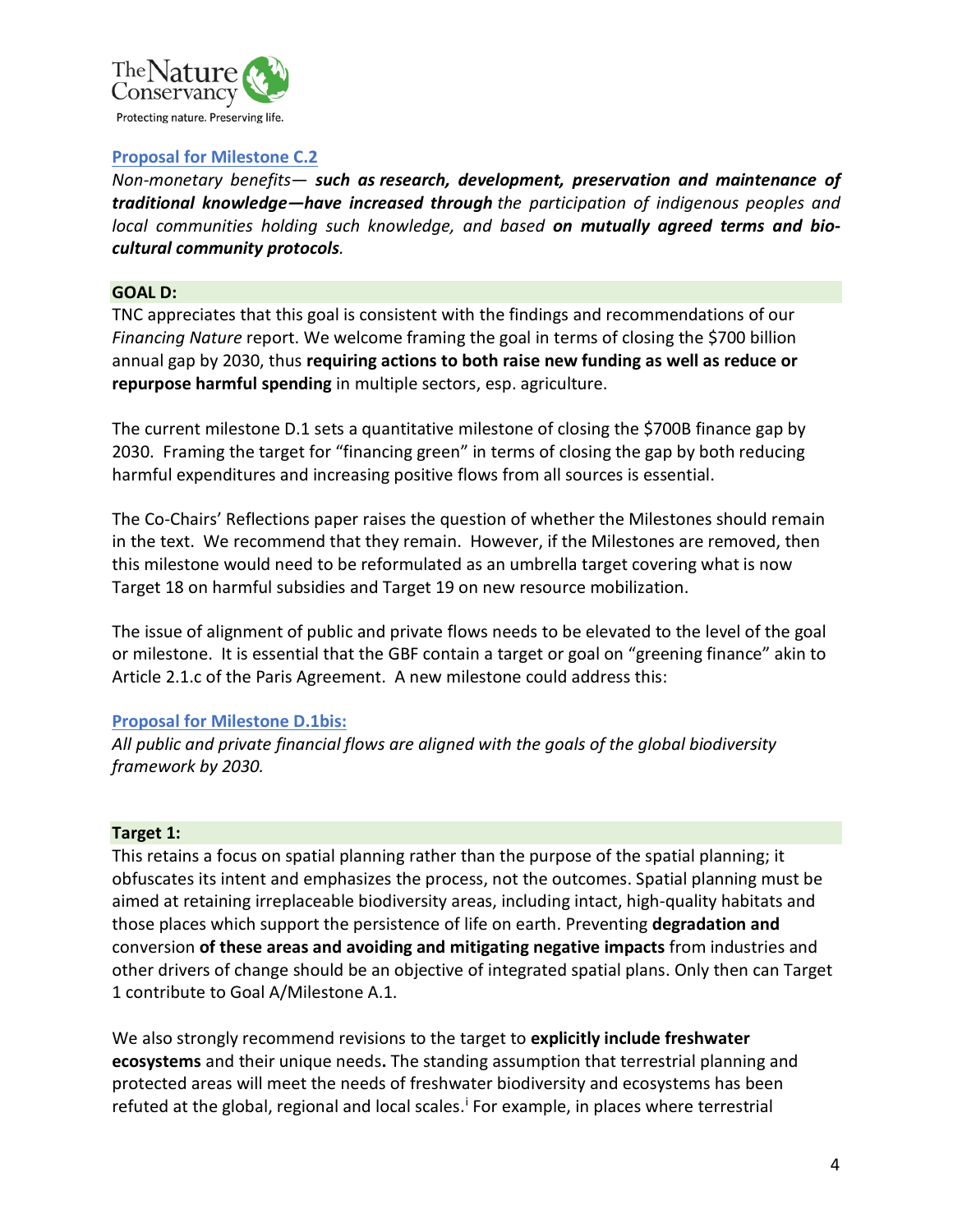

protected areas do currently provide some benefit to freshwater biodiversity, this protection often lacks durability, as evidenced by the globally widespread development of dams inside protected areas.

#### **Proposed text:**

*Ensure that all land, freshwater and sea areas globally are subject to inclusive, biodiversitydriven spatial plans and integrated management ensuring retention of existing highly-intact natural areas and the lands and territories of IPLCs, and ensuring the persistence of biodiversity through minimizing the impact from infrastructure and other sectors responsible for landfreshwater-and sea-use change and degradation.*

#### **Target 2: Restoration**

TNC strongly supports the addition of a separate target on r**estoration. We believe it will be necessary to have begun restoring at least 25 per cent (as opposed to 20 per cent) of degraded** ecosystems by 2030 to make sufficient progress toward the milestone.

#### **Proposed text:**

*Ensure that at least 25 per cent of degraded freshwater, marine and terrestrial ecosystems are under restoration, ensuring connectivity among them and focusing on priority ecosystems.*

#### **Target 3: Area-Based Conservation Measures**

TNC strongly supports the component elements added to the area-based measures target in the First Draft. Specifically, we support "**ecologically representative**" remaining in the target language to complement "areas of importance for biodiversity" as an essential way to ensure all biodiversity persists. We have worked to improve measurement of ecological representation of conserved areas through the Representation Achievement Score (Jantke et al., 2019), which will be calculated for all countries of the world with each update of the EU's Digital Observatory on Protected Areas (DOPA), helping us better quantitatively assess how area-based measures are improving ecological representation globally.

We also recommend that **freshwater** be explicitly called out in the target (proposed revised text, "30 per cent globally of land, **freshwater,** and sea areas"). Freshwater ecosystems are some of the most threatened and under-protected ecosystems, and further, are often transboundary—which presents unique management challenges. Freshwater systems are not currently being measured in our assessments of protected and effectively managed areas [see also Target 1 discussion above].

Further, given the importance **of indigenous and community-managed areas** to achieving this target, TNC believes the target should include qualifying language that it be pursued *with the free prior and informed consent of indigenous peoples and local communities, and including*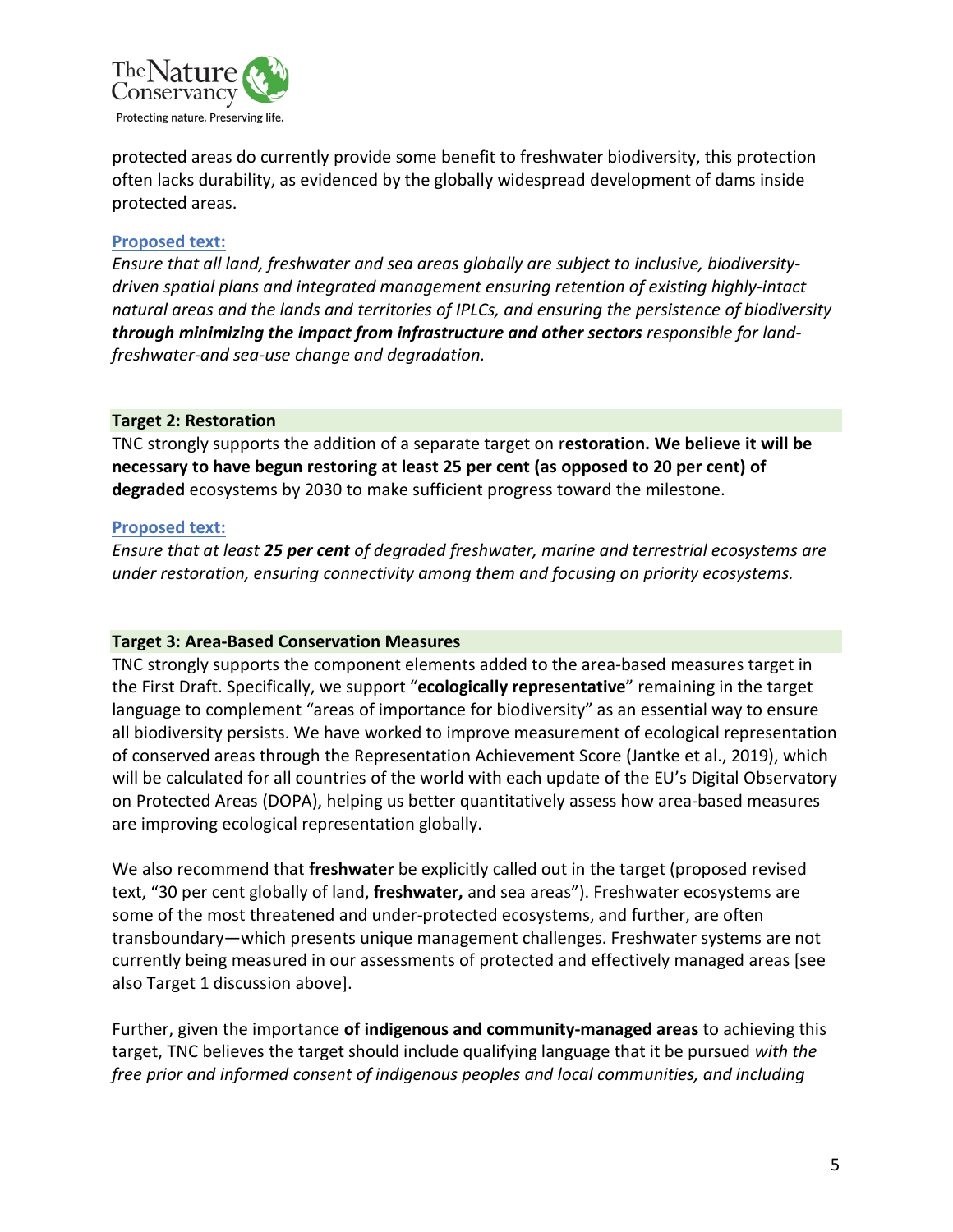

*through appropriate recognition and support for the collective lands, territories and resources of indigenous peoples and local communities.*

#### **Target 4: Species**

TNC supports the target.

### **Target 5: Wildlife use and trade**

TNC believes the target could be strengthened by including text on the importance of this target in reducing spillover of pathogens from wildlife to people.

#### **Target 6: Invasive Alien Species**

TNC supports the target.

#### **Target 7: Pollution**

TNC supports the strong targets on nutrients, pesticides and elimination of plastic waste. However, we note that volume-based targets for pesticide reduction do not account for the wide variation in toxicity and impacts of different kinds of pesticides and could therefore have perverse effects. It would be preferable to express targets (and indicators) in terms of impacts on environmental and human health<sup>[1](#page-5-0)</sup>. If it is not possible to develop such indicators in the short term, a volume reduction target/indicator per area of farmland might be more suitable than a focus on gross reduction of pesticides by volume. We also note that current levels of pesticide and fertilizer use vary widely; for countries with very low use rates, safe and appropriate increases may be necessary to close yield gaps.

In general, regarding agricultural pollutants, the GBF should emphasize incentives for land and product stewardship measures to improve the responsible use of nutrients and pesticides through implementation of regenerative agriculture techniques in Target 10.

#### **Target 8: Climate**

The target now includes a clear objective of contributing at least 10 **Gt CO2 per year** to global climate mitigation, which is supported by TNC research. [ii](#page-12-1) It now focuses on **avoiding** negative impacts on biodiversity (from "minimizing" in the Zero Draft).

The use of the term "nature-based solutions" (NBS) has been removed from the text in favor of "ecosystem-based approaches," which has long-standing use under the Convention. TNC acknowledges the contributions ecosystem-based approaches have for nature and people; however, **we support the reintegration of the NBS concept as a broader umbrella term that**

<span id="page-5-0"></span><sup>1</sup> For example, the Environmental Impact [of Pesticides] Quotient (EIQ). See: Kovach, J., Petzoldt, C., Degni, J., and Tette, J. 1992. A method to measure the environmental impact of pesticides. New York's Food and Life Sciences Bulletin 139:1–8.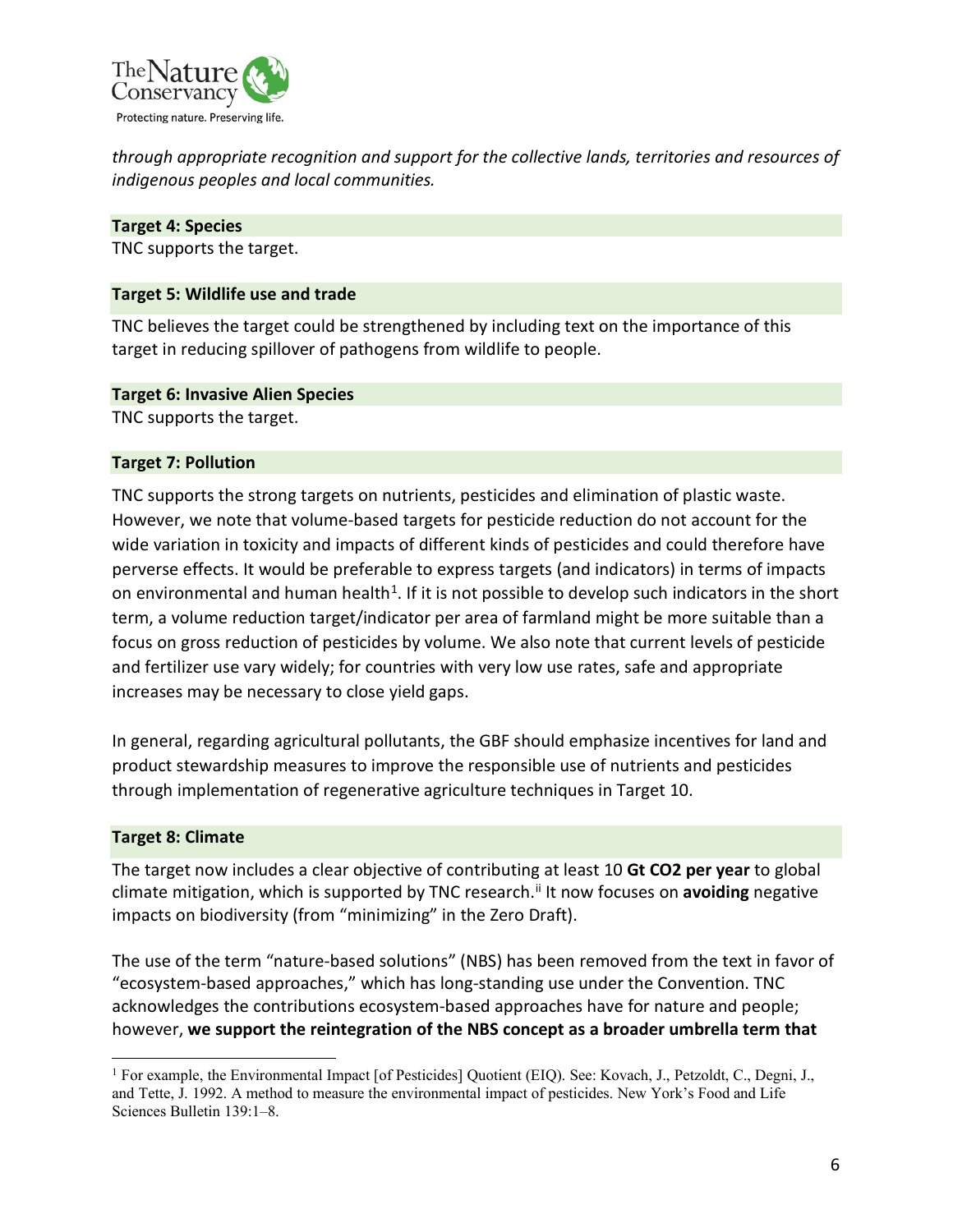

**fully covers all possible nature-based solutions** and has been defined by IUCN in a way that includes appropriate biodiversity safeguards. Including the NBS concept throughout the GBF will improve the integration of a broader range of solutions and co- benefits across the multilateral environmental conventions, especially the UNFCCC. To avoid confusion of the different terms we recommend the CBD clarify the different concepts and provide examples of its application in a decision linked to the GBF.

#### **Proposed text:**

*Minimize the impact of climate change on biodiversity, contribute to mitigation and adaptation through Nature-based Solutions (NbS), contributing at least 10 GtCO2e per year to global mitigation efforts, and ensure that all mitigation and adaptation efforts avoid negative impacts on biodiversity.*

#### **Target 9: Sustainable management of wild species**

TNC appreciates the focus in this target on protecting **customary sustainable use by indigenous peoples and local communities.**

#### **Target 10: Sustainable natural resource management**

This target on agriculture, aquaculture and forestry is improved by its focus on **increasing the productivity and resilience of production systems** and doing so through biodiversity conservation**.** TNC recommends inclusion of the concept of **regenerative agriculture** in this target, as well as consideration of inclusion of the **foodscapes** concept as an integrative framework to bring together stake holders and best practices around defined food production landscapes and seascapes.

#### **Proposed text:**

*Ensure all areas under agriculture, aquaculture and forestry are managed sustainably, in particular through the conservation and sustainable use of biodiversity, increasing the regenerative capacity and resilience of these production systems.*

#### **Target 11: NCP – Air, water, DRR**

This target has been made more comprehensive by recognition that nature's contributions to people are global in scope, but in removing a specific target figure (that implies specific populations have benefitted from improved nature services), the target now has new challenges for accountability and measurement. We suggest the reintegration of the NbS reference.

#### **Proposed text:**

*Maintain and enhance Nature-based Solutions to regulate air quality, quality and quantity of water, and protection from hazards and extreme events for all people.*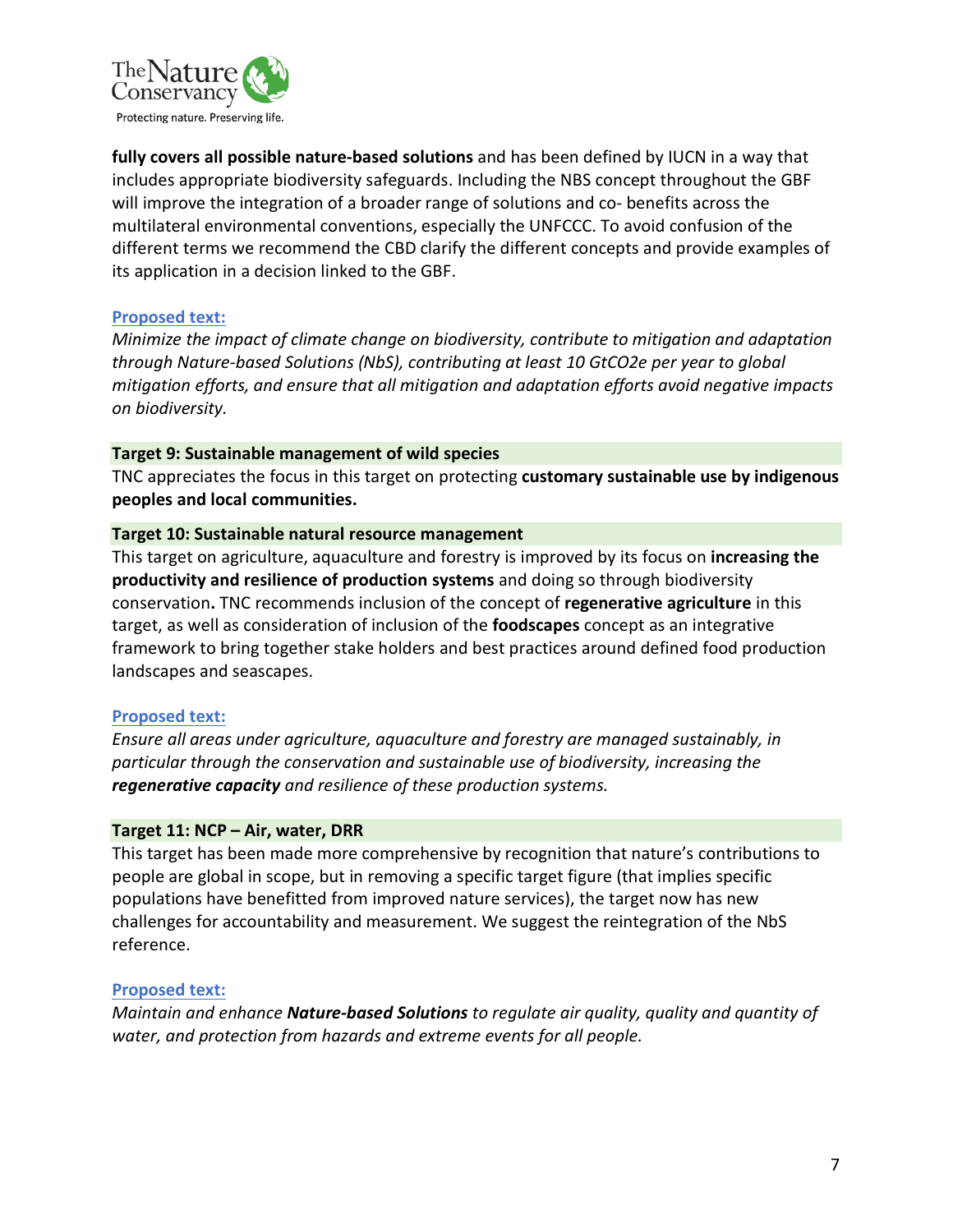

#### **Target 12: Urban parks/health**

TNC recommends reinstating a measurable number in this target. (The 0.5 draft suggested a 100 per cent increase in green and blue spaces in urban areas.) We propose the following:

#### **Proposed text:**

*Ensure that all urban dwellers are within a 15-minute walk (1.5km) of an accessible green or blue space by 2030.*

This improves the equity and human benefits of the target more than a simple increase in area.

#### **Target 13: Access and Benefit Sharing**

TNC supports the target and recommends changing PIC to FPIC.

#### **Proposed text:**

*Implement measures at global level and in all countries to facilitate access to genetic resources and to ensure the fair and equitable sharing of benefits arising from the use of genetic resources, and as relevant, of associated traditional knowledge, including through mutually agreed terms and free, prior and informed consent.*

#### **Target 14: Mainstreaming and aligning financial flows**

This is a critical target for success of the mission. If truly implemented, it could provide the necessary transformational push for the GBF. However, it encompasses so much that there is little accountability for any specific sector-based action or policy. We recommend the inclusion of **a short set of action-oriented sub-targets that specify regulatory approaches** that are necessary to integrate biodiversity at all levels of the economy, especially in the sectors of agriculture, infrastructure, and finance.

From a resource mobilization perspective, it is essential to highlight the connection between mainstreaming and resource mobilization, as the largest opportunities to close the biodiversity finance gap will come from redirecting and aligning existing and planned financial flows in key sectors such as agriculture and infrastructure. This could be made more explicit by referencing the mitigation hierarchy in Target 14. There needs to be a corresponding reference to the need to align financial flows in the goal and milestones section.

#### **Proposed text:**

*Fully integrate biodiversity and its multiples values into policies, regulations, planning, development processes, poverty reduction strategies, accounts, and assessments of environmental impacts at all levels of government and across all sectors of the economy, ensuring that all activities and financial flows follow the mitigation hierarchy and are aligned with shared goals for biodiversity*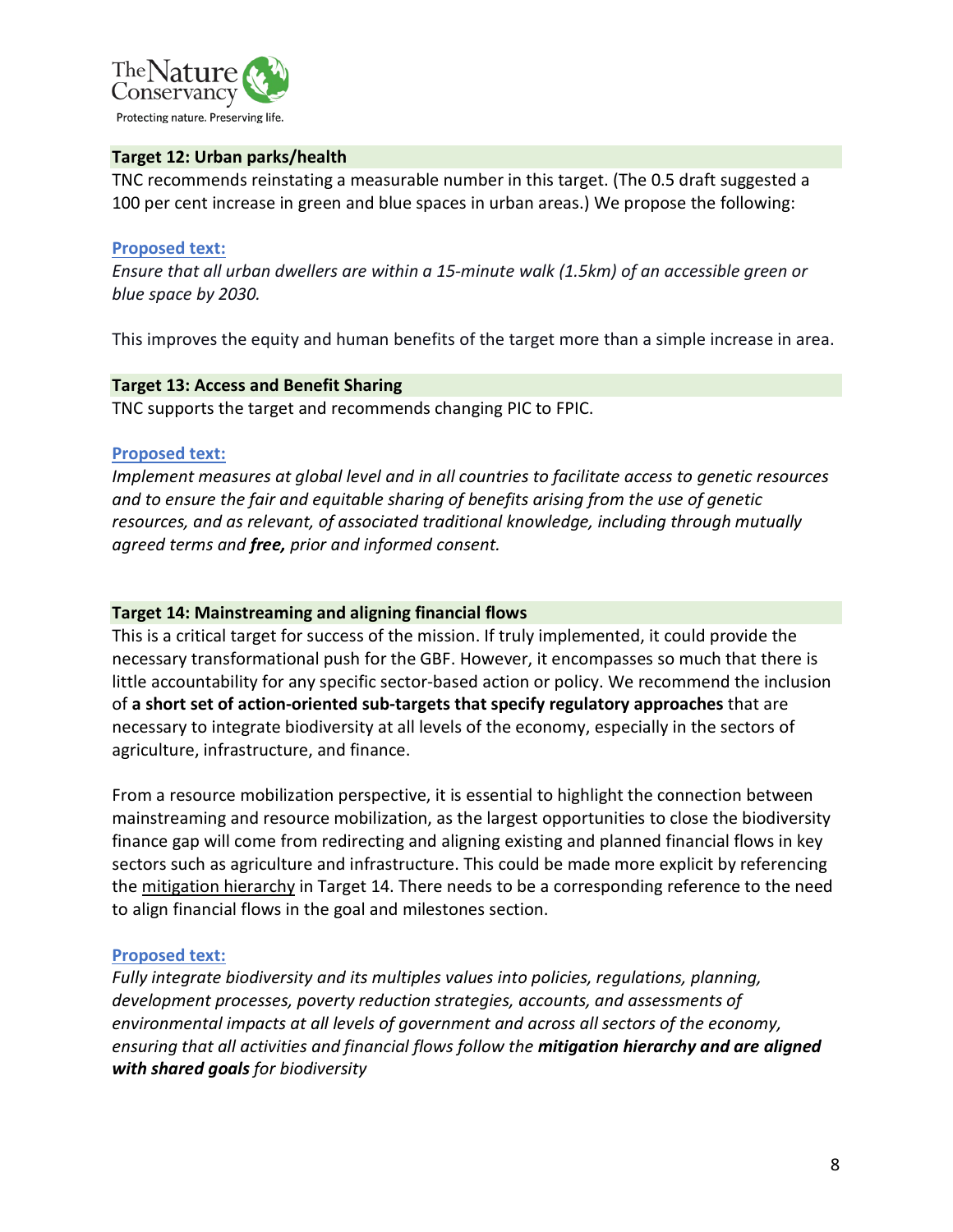

#### **Target 15: Business dependencies and impacts**

This target should be reformulated to address the responsibilities of Parties to set the regulatory requirements to shift corporate behavior and require disclosure, rather than be addressed directly to the private sector. The proposed amendments could read:

#### **Proposed text:**

*Ensure that all relevant businesses (public and private, large, medium and small) fully integrate biodiversity into decision-making, and regularly assess and disclose their dependencies and impacts on biodiversity, from local to global, and progressively reduce negative impacts, by at least half and increase positive impacts, reducing biodiversity-related risks to businesses and moving towards the full sustainability of extraction and production practices, sourcing and supply chains, and use and disposal.* 

In addition to the modifications above, the work of the TNFD and the SBTN could be referenced in the Resource Mobilization Strategy as providing supporting processes and methodologies.

#### **Target 16: Overconsumption & waste**

TNC supports a concise target. We suggest shifting language related to decision-making, access to information and cultural preferences to the sections.

#### **Proposed text:**

*Reduce by at least half the waste and, where relevant the overconsumption, of food and other materials.*

#### **Target 17: Biotechnology**

TNC does not currently have a position on this target.

#### **Target 18: Harmful subsidies**

The target captures the fact that a significant part of the biodiversity finance gap can be closed by removing or repurposing harmful spending, thus reducing the need for biodiversity funding. The current draft uses the \$500B figure from the 2020 [Financing Nature](https://www.nature.org/en-us/what-we-do/our-insights/reports/financing-nature-biodiversity-report/) report and echoed by the 2021 [UNDP/UNEP/FAO report](https://www.unep.org/news-and-stories/press-release/un-report-calls-repurposing-usd-470-billion-agricultural-support) for subsidies in the agriculture, forestry and fisheries sectors that are harmful to biodiversity. By OECD methodology, about half of these fall into the category of "most harmful."

We support the existing formulation of redirecting or repurposing \$500B in subsidies harmful to biodiversity and add an interim target to require all countries to undertake assessments of their harmful subsidies by 2024 as a stepping-stone towards their repurposing or elimination by 2030. OECD is working on methodologies and BIOFIN is now piloting one in 27 developing countries. The methodologies could be referenced, as examples, in the Resource Mobilization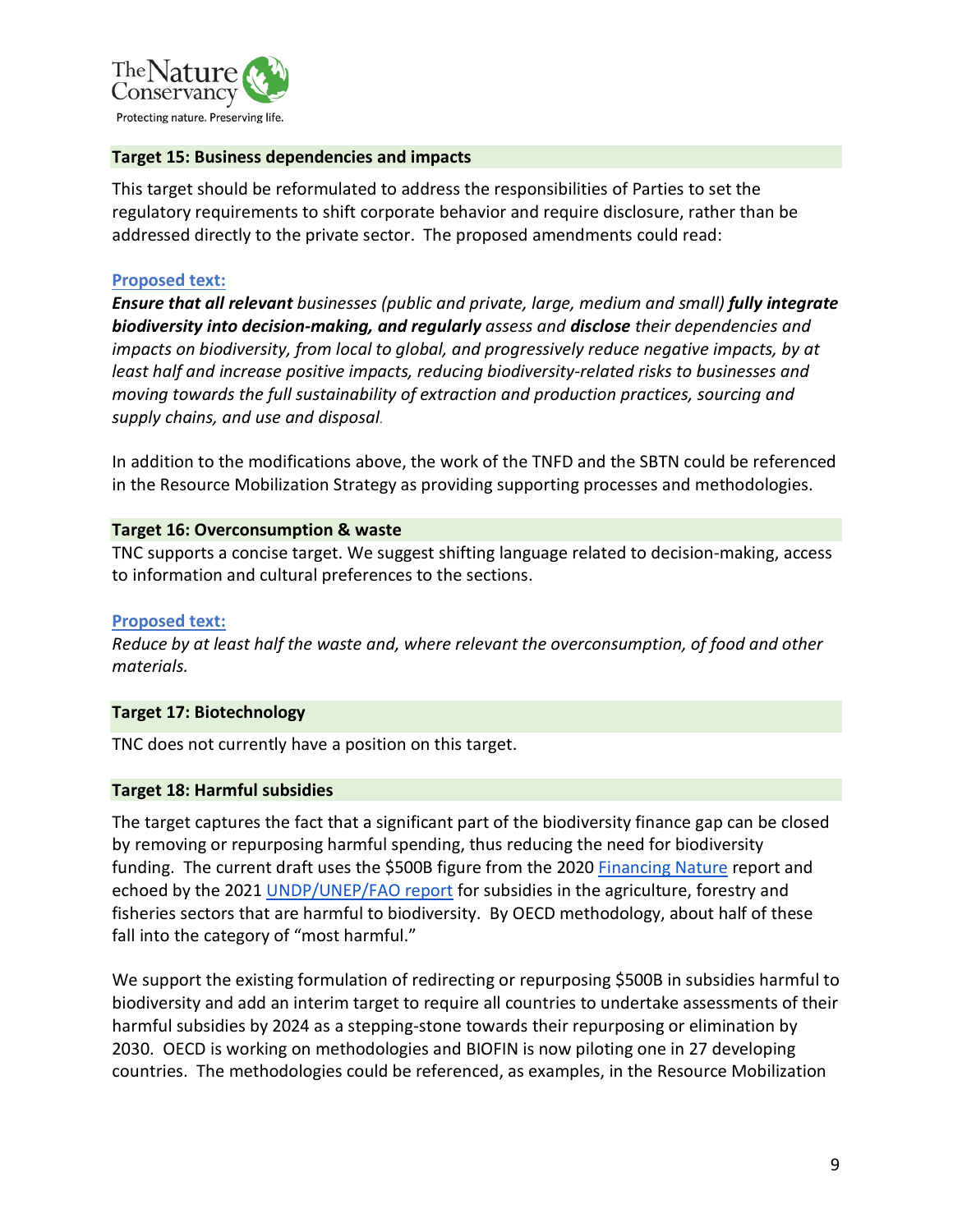

Strategy, along with capacity building and financial assistance, where needed to develop those assessments and ultimately implement them.

#### **Proposed text:**

*Redirect, repurpose, reform or eliminate incentives harmful for biodiversity, in a just and equitable way, reducing them by at least US\$ 500 billion per year, including all of the most harmful subsidies, and ensure that incentives, including public and private economic and regulatory incentives, are either positive or neutral for biodiversity BY 2030, and undertake national assessments to identify and quantify all subsidies harmful to biodiversity by 2024.*

#### **Target 19: Financial resources**

This target needs to be broken down into several components in order to set targets and expectations for all sources of finance. **National biodiversity finance plans** should be required, with an interim target for developing them by 2024. These set the context for national policies and targets around domestic resources mobilization, private sector financial flows, and use of international funding.

The methodologies for developing NBFPs or their equivalent can be referenced in the Resource Mobilization Strategy if it is ready for approval by COP15, otherwise it should be included in the core GBF text to ensure immediate progress. ODA funds can be made available to support their development (as is currently envisioned within the GEF 8 replenishment document). Bilateral and multilateral agencies have a critical role in supporting capacity building and financial assistance for both the development and implementation of national biodiversity finance plans. Parties that have developed robust NBFPs or their equivalent should receive priority for implementation support through international financial flows.

The language should clarify the \$200 billion in resource must be new and additional (see Figure [2.](#page-10-0)). It should read "**by** \$200 billion," not "**to** \$200 billion."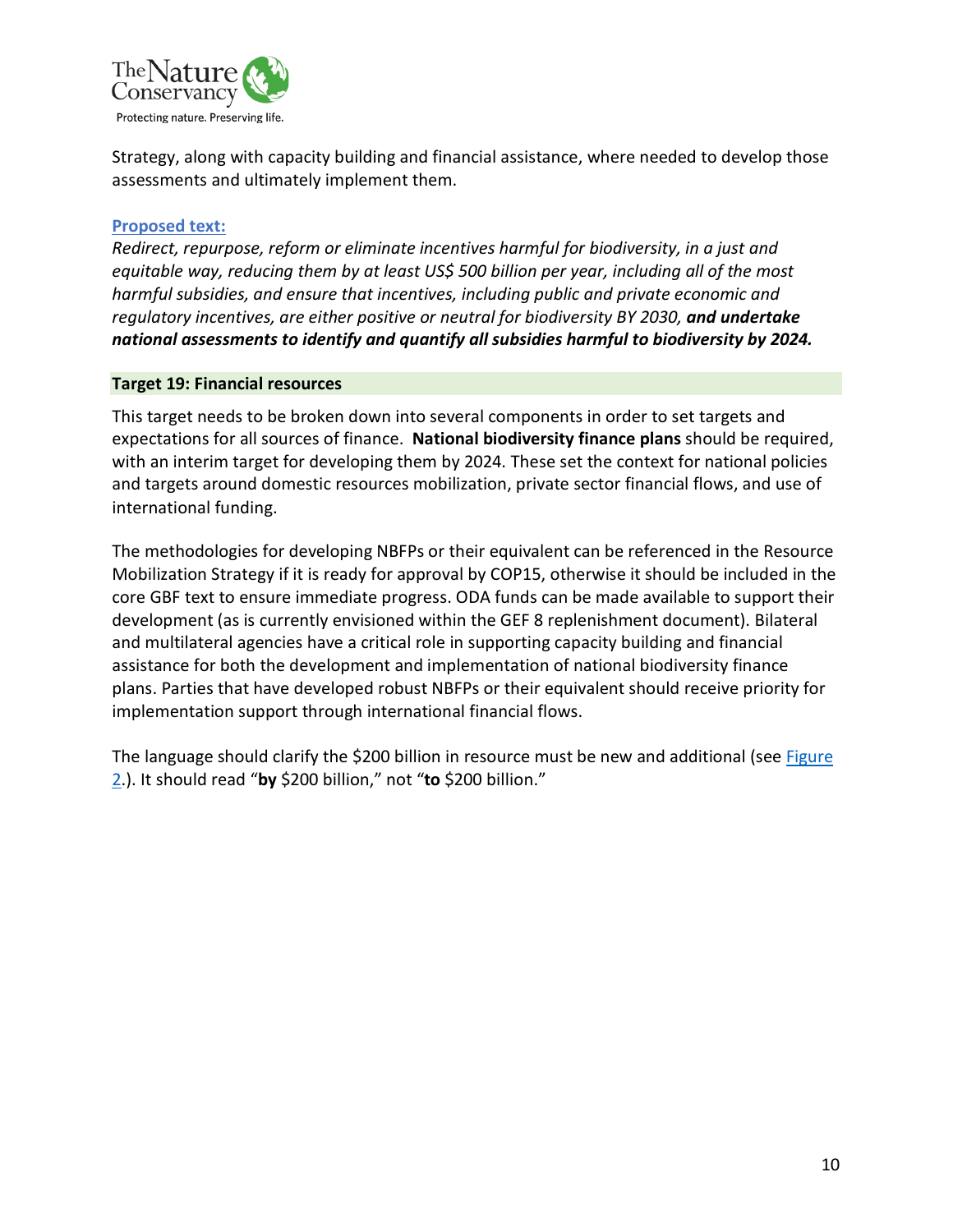



Estimate of growth in financing resulting from scaling up proposed mechanisms by 2030 (in 2019 US\$ billion per year)

<span id="page-10-0"></span>**Figure 2.** from Deutz et al. 2020.

#### **Proposed text:**

*Increase financial resources from all sources by at least us\$200b, including new and additional financial resources by:* 

- *increasing international biodiversity finance to developing countries by at least us\$60 billion per year;*
- *developing national biodiversity finance plans or similar instruments by 2024, identifying mechanisms to increase domestic resource mobilization, incentivize private sector flows, leverage international flows and reduce or redirect harmful flows in order to close national biodiversity finance gaps;*
- *increasing the effective and efficient and equitable use of current and additional financial resources,*
- *and strengthen capacity-building, and technology transfer and scientific cooperation, to meet the needs for implementation, commensurate with the ambition of the goals and targets of the framework.*

#### **Target 20: Knowledge, awareness, education**

TNC supports the improvements to this target, particularly the strengthening of the language of indigenous peoples and local communities related to Traditional Knowledge and the importance of FPIC.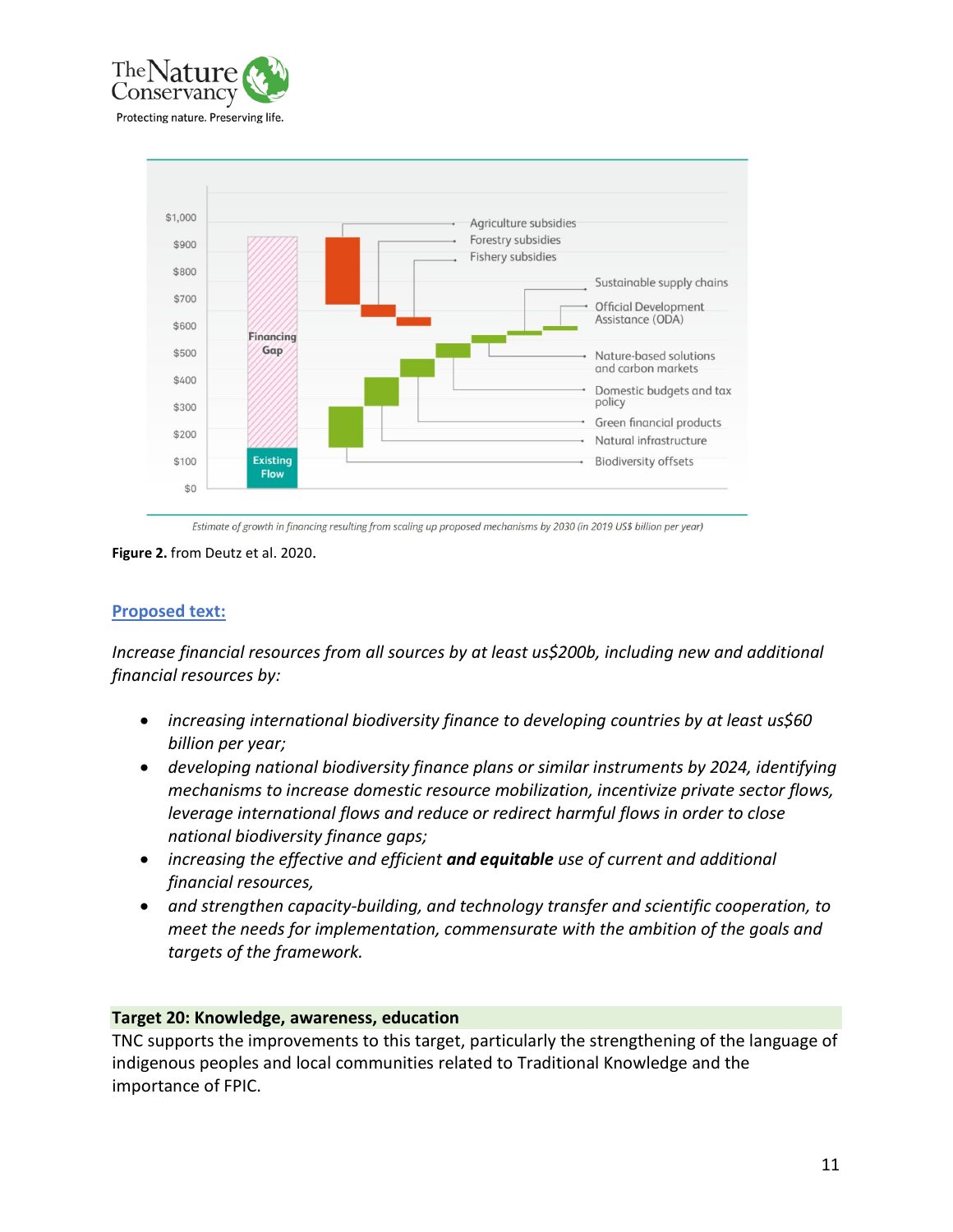

#### **Target 21: Equitable participation**

TNC supports the improvements to this target, particularly the strengthening of the language of indigenous peoples and local communities. We suggest making deliberate reference to freshwaters: "…*respect their rights over lands, waters, territories and resources*…".

#### **Section H: Implementation Mechanisms**

TNC appreciates the importance of keeping the core text of the GBF as concise as possible to support its understanding and use by a wide range of institutions and stakeholders. However, implementation mechanisms are crucial to transparency and accountability – and ultimately to the success of the GBF. The GBF must be tightly linked to the implementation components, and they must be adopted in tandem.

**NBSAP**s should remain as the primary implementation mechanism for defining parties' domestic obligations to the CBD; they may need to be updated to reflect the new targets in the GBF. NBSAPs should also be coordinated with **National Biodiversity Finance Plans,** which we believe should be an obligatory implementation mechanism (see Target 19 discussion above.) **National Reports** should continue to be the primary mechanism for evaluating progress; they should be prepared according to the Headline Indicators adopted at COP15 to allow for consistent assessment and monitoring progress toward the global targets. The National Reports should be subject to a peer-review process. The Secretariat, with WCMC or other relevant bodies, should conduct a mid-term "stocktake" to evaluate progress toward the 2030 milestones and identify shortcomings for special attention or additional investment.

Resource mobilization mechanisms should also ensure that adequate, accessible, and appropriate **finance and capacity is available for IPLCs to fully engage in implementation of all aspects of the GBF,** including for territorial planning, conservation management of species and ecosystems, participation in national policy processes and resources to support restoration and nature-based climate solutions on IPLC lands.

#### **Section K: Outreach, awareness and uptake**

We recommend a revision to this paragraph as proposed below to strengthen the link between biodiversity and human well-being as the objective of awareness and outreach:

#### **Proposed text:**

*Outreach, awareness and uptake and monitoring of the post-2020 global biodiversity framework by all stakeholders is essential to effective implementation, including by: (a) Increasing understanding, awareness and appreciation of the essential function of biodiversity to functioning societies, including the associated knowledge, values and approaches used by indigenous peoples and local communities.*